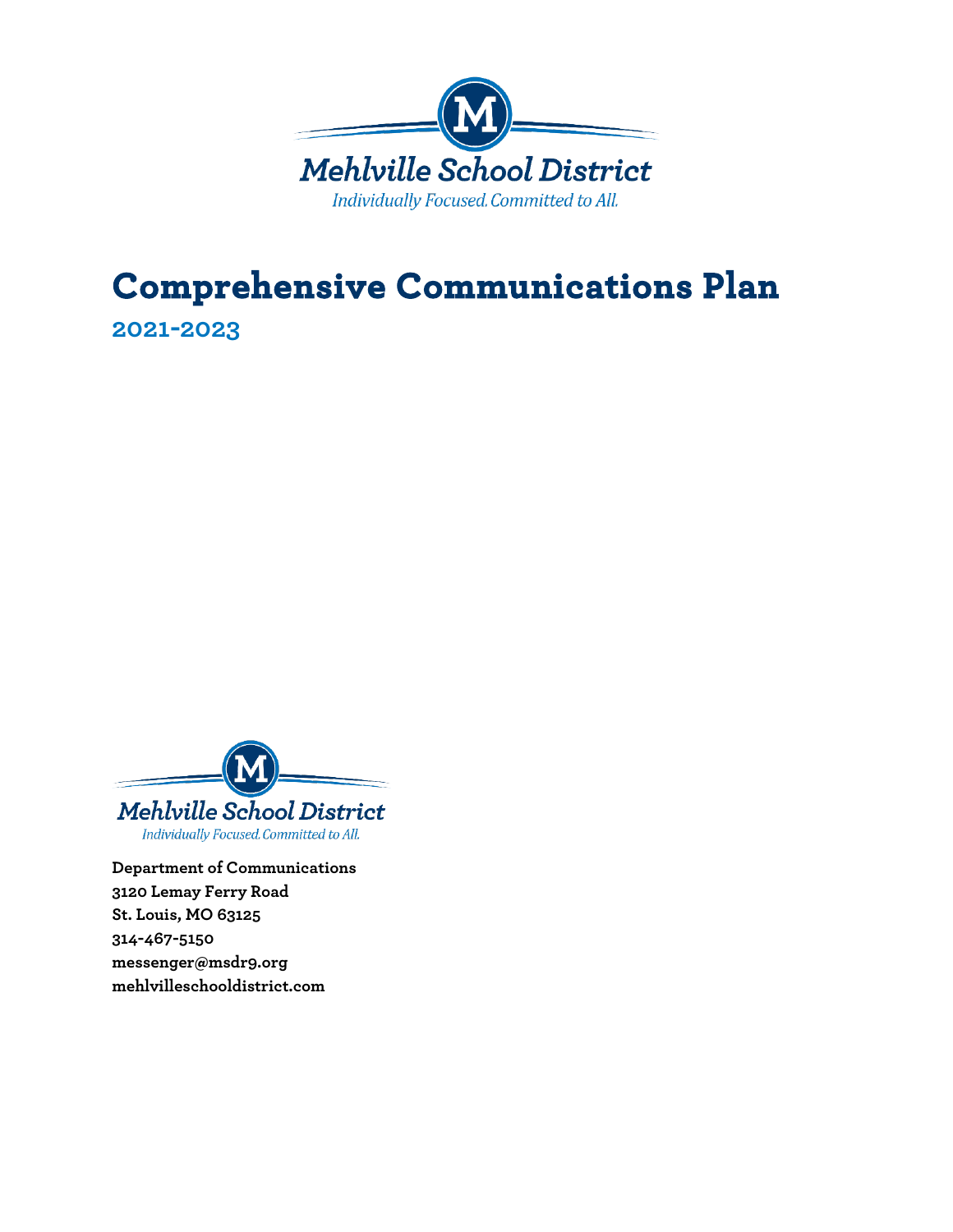#### **MISSION**

The Mehlville School District mission is to build a high-performing school system rooted in the community's desire to build a culture of improvement for staff and students.

#### **VISION**

The Mehlville School District, a district striving for excellence, focused on each student's challenge to engage in their future.

#### **STRATEGIC GOALS**

#### **Personalized Student Preparation:**

- Mehlville School District will identify pathways, or career clusters, that identify various career paths and highlight the types of classes and skills needed in order to have success within a particular career.
- Educators and learners in Mehlville School District will co-create profiles, which contain rich, current information regarding each learner, including demographic data, Academy status, learning-related skill sets and potential learning drivers.

#### **Safety**

- Mehlville School District will ensure its facilities are safe and secure.
- Mehlville School District will improve staff and student sense of belonging and mental well-being.

#### **Access and Opportunity**

Mehlville School District will ensure all students have access and opportunities to programs and services regardless of parental involvement, race, sexual orientation or identity, socioeconomic status, or disability.

#### **Employee Support**

Mehlville School District will support its workforce in achieving individual and organizational goals.

#### **Effective and Efficient**

Mehlville School District will make the biggest impact possible for its students while being a responsible steward of its resources.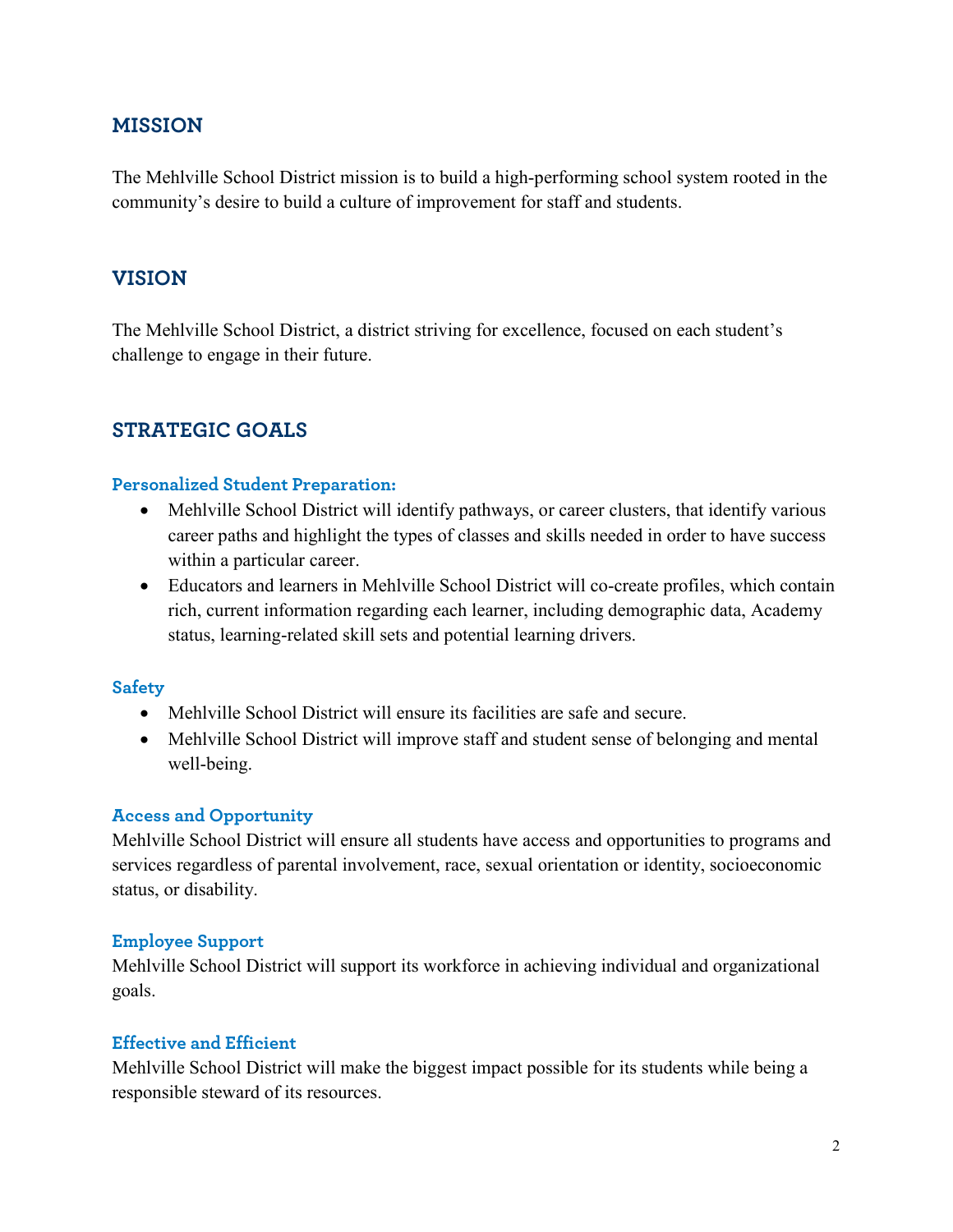#### **PORTRAIT OF A GRADUATE**

Mehlville School District believes that all of our graduates should be creative and critical thinkers, self-aware, persistent, communicators, and ethical and global. We call this our Portrait of a Graduate, and it guides our work with students from preschool through their senior year.

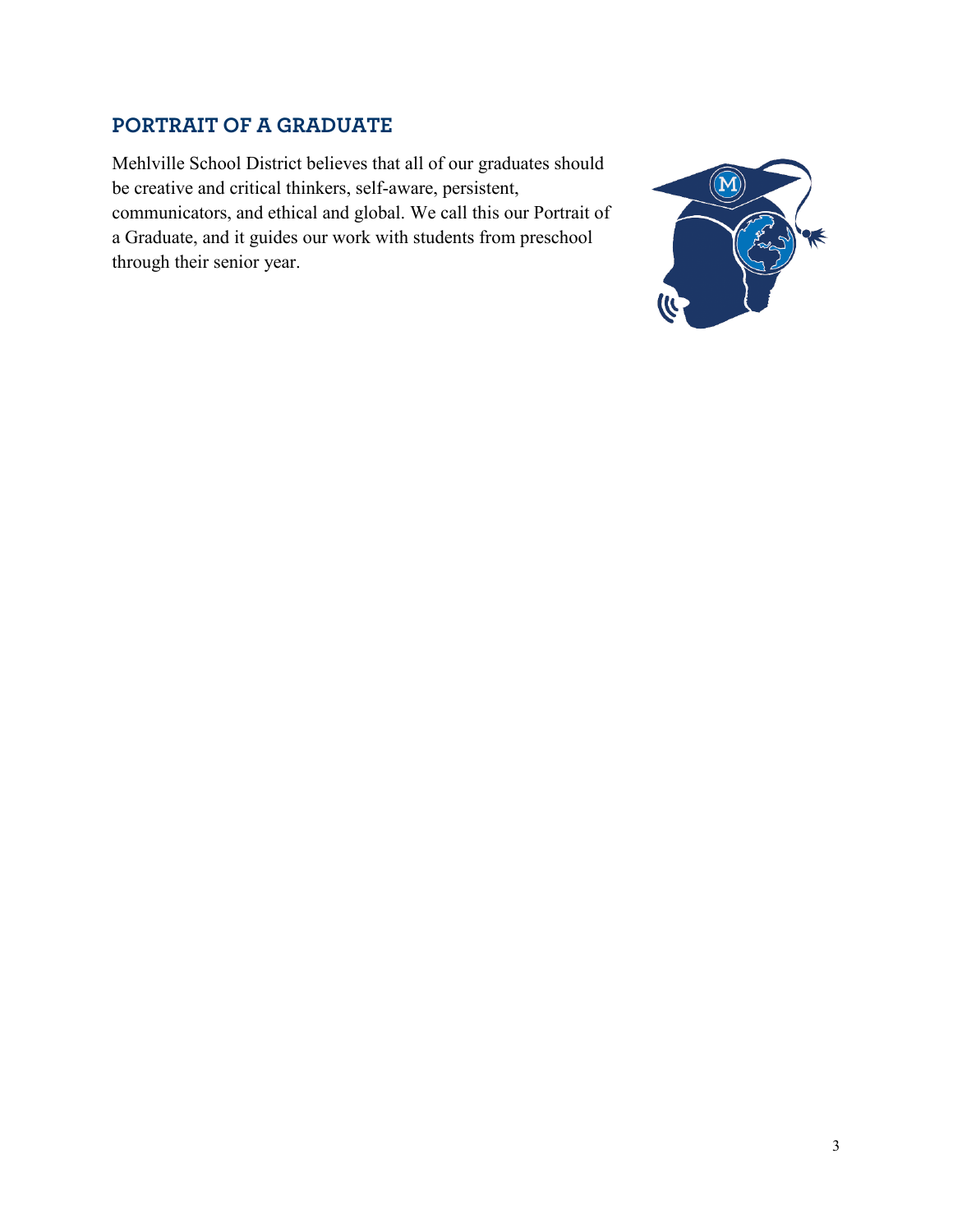## **Table of Contents**

| Comprehensive Communications Plan Background      | 5  |
|---------------------------------------------------|----|
| <b>Communications Department Mission, Beliefs</b> | 5  |
| Intent and Guiding Documents                      | 6  |
| Key Audiences and Desired Outcomes                | 7  |
| <b>Communication Channels</b>                     | 9  |
| Communications Goal 1                             | 11 |
| Communications Goal 2                             | 14 |
| Communications Goal 3                             | 16 |
| Communications Goal 4                             | 18 |
| Communications Goal 5                             | 20 |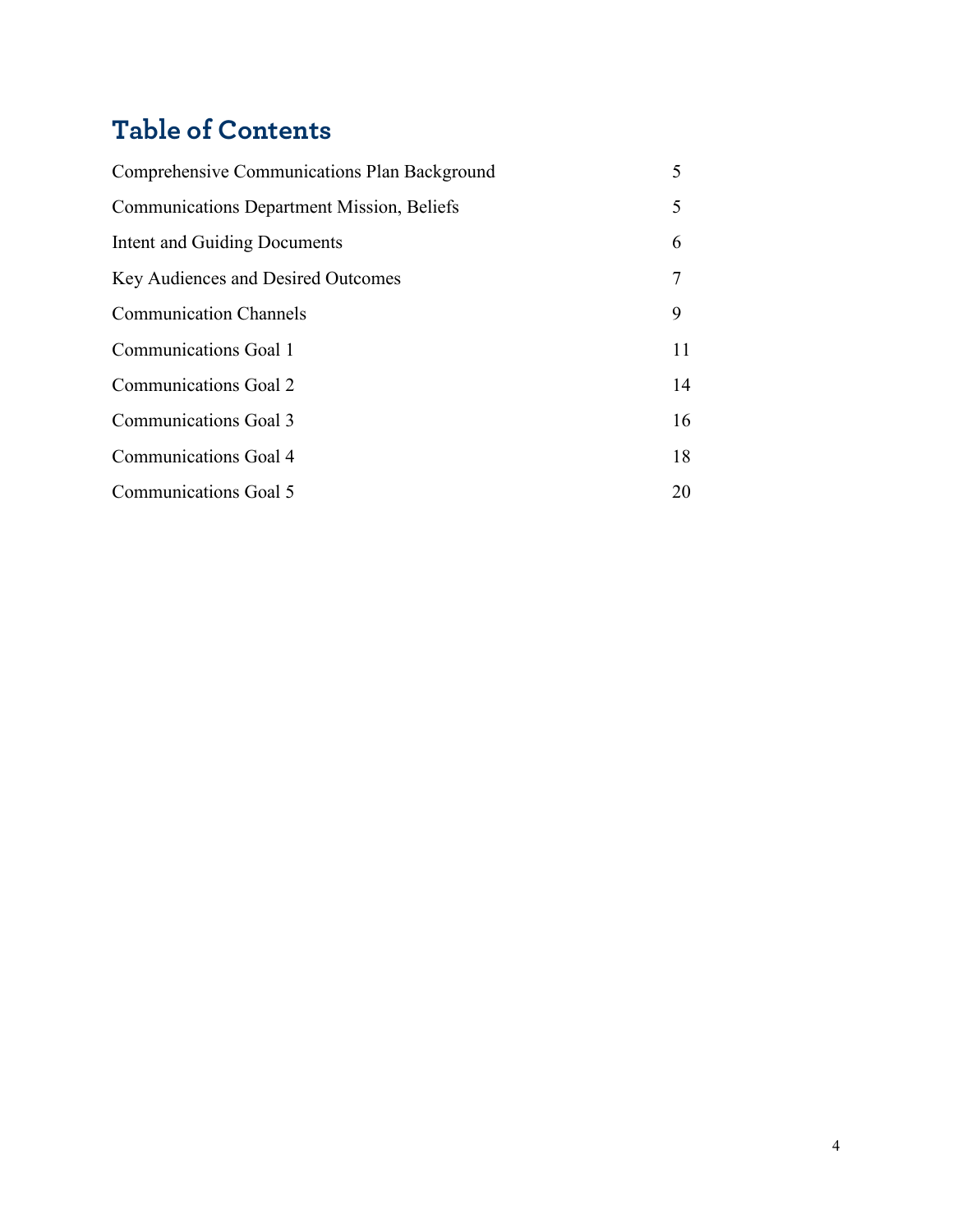### **Comprehensive Communications Plan Background**

Mehlville School District is committed to transparency – open honest and ongoing communication with our stakeholders. We understand that maintaining two-way conversations with stakeholders is essential for building trust and productive relationships. These relationships are the foundation of a strong school system.

This communications plan was designed to establish a comprehensive and integrated process for effective communication with all stakeholders. It aligns with the district's mission, vision, strategic plan and board policies.

This plan is a working document that is regularly reviewed and updated by the Director of Communications under the advisement of the Communications Advisory Committee. In all communications, the Board of Education and Mehlville administrators strive to share accurate and timely information about district policies, programs, procedures, achievements, decisions and critical issues. We strive to eliminate rumors and misinformation, observe confidentiality and other restrictions imposed by law and board policy, and promote a climate of trust between the school district and the community we serve.

### **Communications Department Mission**

The mission of the department of communications is to support Mehlville School District's mission, vision and strategic goals by promoting transparent and strategic communication; by building trust and productive relationships with employees, parents, the community and other stakeholders; and by celebrating the district's progress.

## **Beliefs**

We believe we have the responsibility to communicate effectively with our stakeholders. We believe effective communication:

- Is a two-way process involving both internal and external stakeholders.
- Is the responsibility of every employee in the district.
- Supports teaching and learning.
- Helps increase student achievement.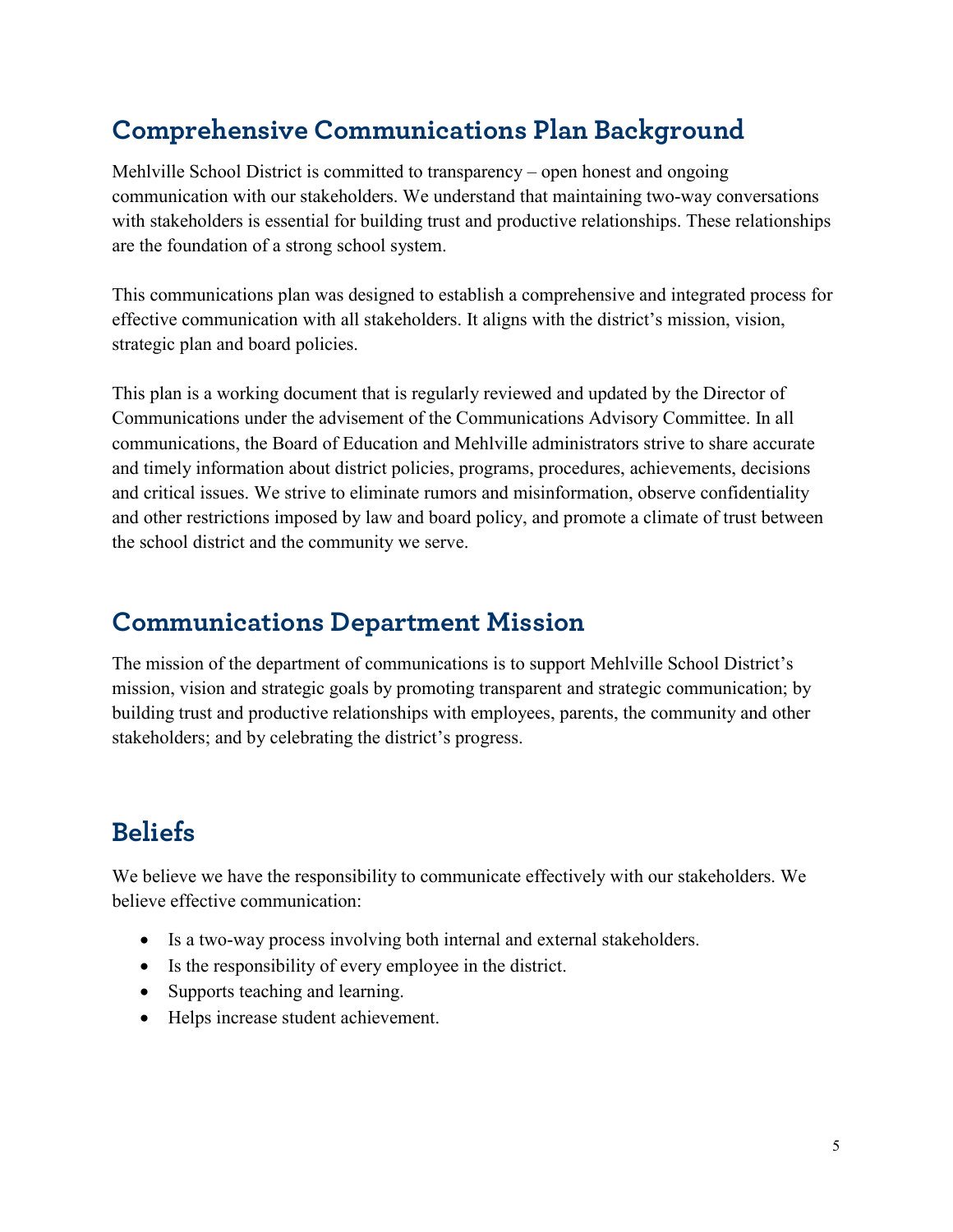### **Intent**

The Comprehensive Communications Plan is intended to do the following:

- 1. Implement a communications program that directly helps the district achieve its strategic goals.
- 2. Foster strong relationships with district stakeholders.
- 3. Provide focus and direction for messages and communications methods in support of the district's goals.
- 4. Enable the district to present itself accurately and consistently to audiences.

## **Guiding Documents**

The following documents guide the strategies outlined in the Comprehensive Communications Plan.

- [Mehlville School District Strategic Plan](http://mehlville.ss11.sharpschool.com/UserFiles/Servers/Server_125121/File/AboutUs/Strategic%20Plan%20Handout.pdf) (Adopted September 2021)
- [Mehlville School District Portrait of a Graduate](http://mehlville.ss11.sharpschool.com/UserFiles/Servers/Server_125121/File/2018-2019/Portrait%20of%20a%20Mehlville%20Graduate%20-%20ALL.pdf)
- Primary Board Policies JO, KB, KBD, KC, KH, KI, KIAA and KKB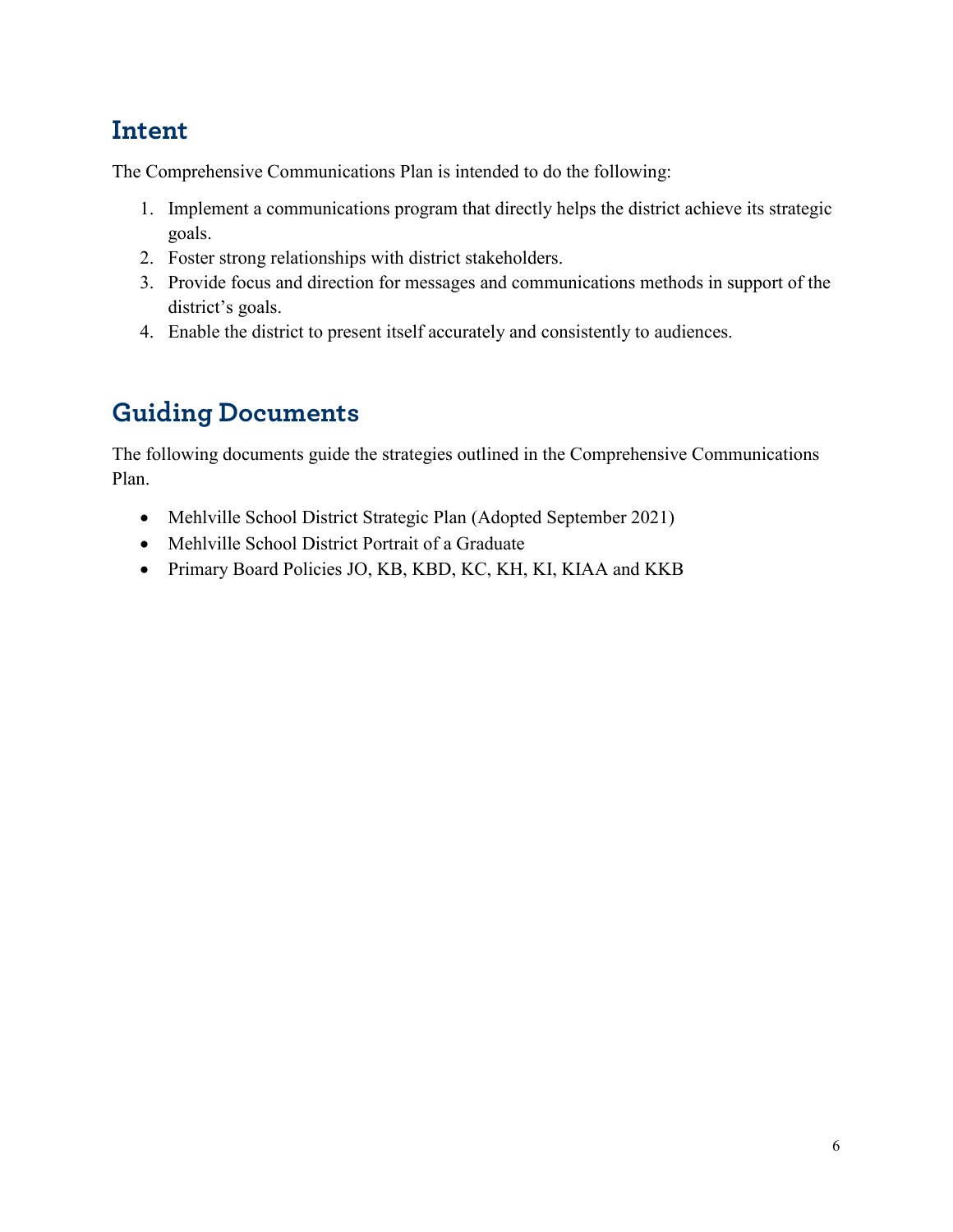## **Key Audiences and Desired Outcomes**

Mehlville School District is committed to ongoing communication within our schools and with the community.

#### **Internal Audiences**

- Board of Education
- Administration/District Leadership
- Certified staff (teachers, counselors, librarians)
- Support/classified staff
- Special School District staff
- School Resource Officers

#### **Parents and Students**

- Students
- Parents/Guardians
- Parent Organizations
- Student Organizations

#### **External Audiences**

- Residents without children attending Mehlville School District
	- o Senior Citizens
	- o Private and parochial school parents (about 24 percent of families with schoolaged children)
	- o New residents
- Business leaders
- Community leaders
- Real estate agents
- Faith communities
- Retired Mehlville School District educators
- Chambers of Commerce
- Media
- Alumni and Alumni Association
- Foundation
- Government officials
- Law enforcement agencies
- Civic groups
- Prospective residents
- St. Louis County school districts and neighboring school districts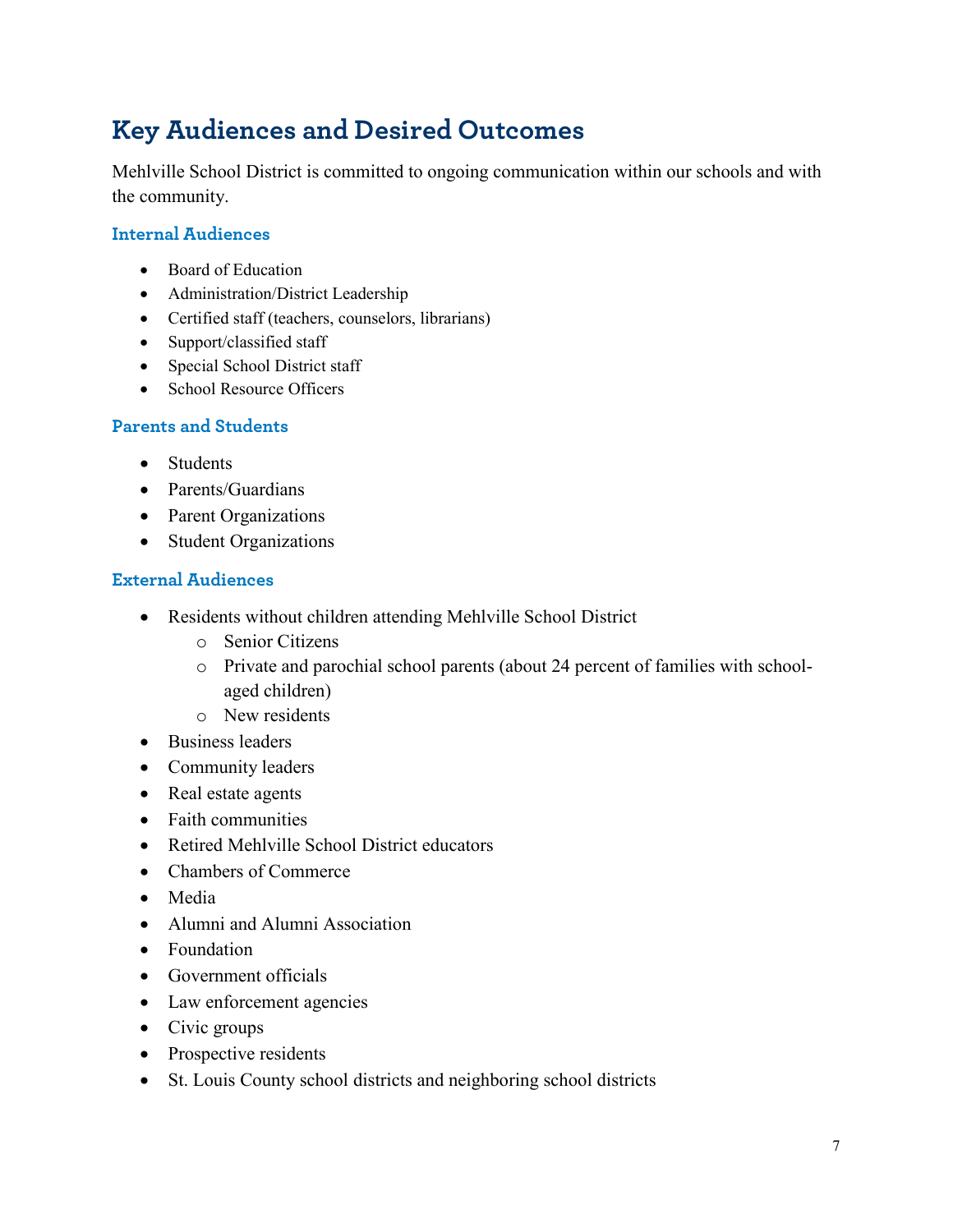Through the implementation of this plan, the following desired behaviors and attitudes are the focus:

#### **Internal Audiences – Behaviors and Attitudes**

- Take pride and ownership in Mehlville School District. Act as a valued member of the Mehlville School District team.
- Keep informed on key issues and be empowered to share accurate information and dispel rumors.
- Work as a high-performing organization with a growth mindset. That means valuing and acting on constructive feedback from stakeholders.
- Exhibit and celebrate Portrait of a Graduate traits, including being:
	- o Creative and critical thinkers
	- o Self-Aware
	- o Persistent
	- o Communicators
	- o Ethical and Global

#### **External Audiences – Behaviors and Attitudes**

- Exhibit pride and trust in Mehlville School District and member schools.
- Be involved and engaged in public schools.
- Choose to enroll children in Mehlville School District because of its academic rigor, dedication to student engagement, continuous improvement and innovation.
- Provide general support to Mehlville School District.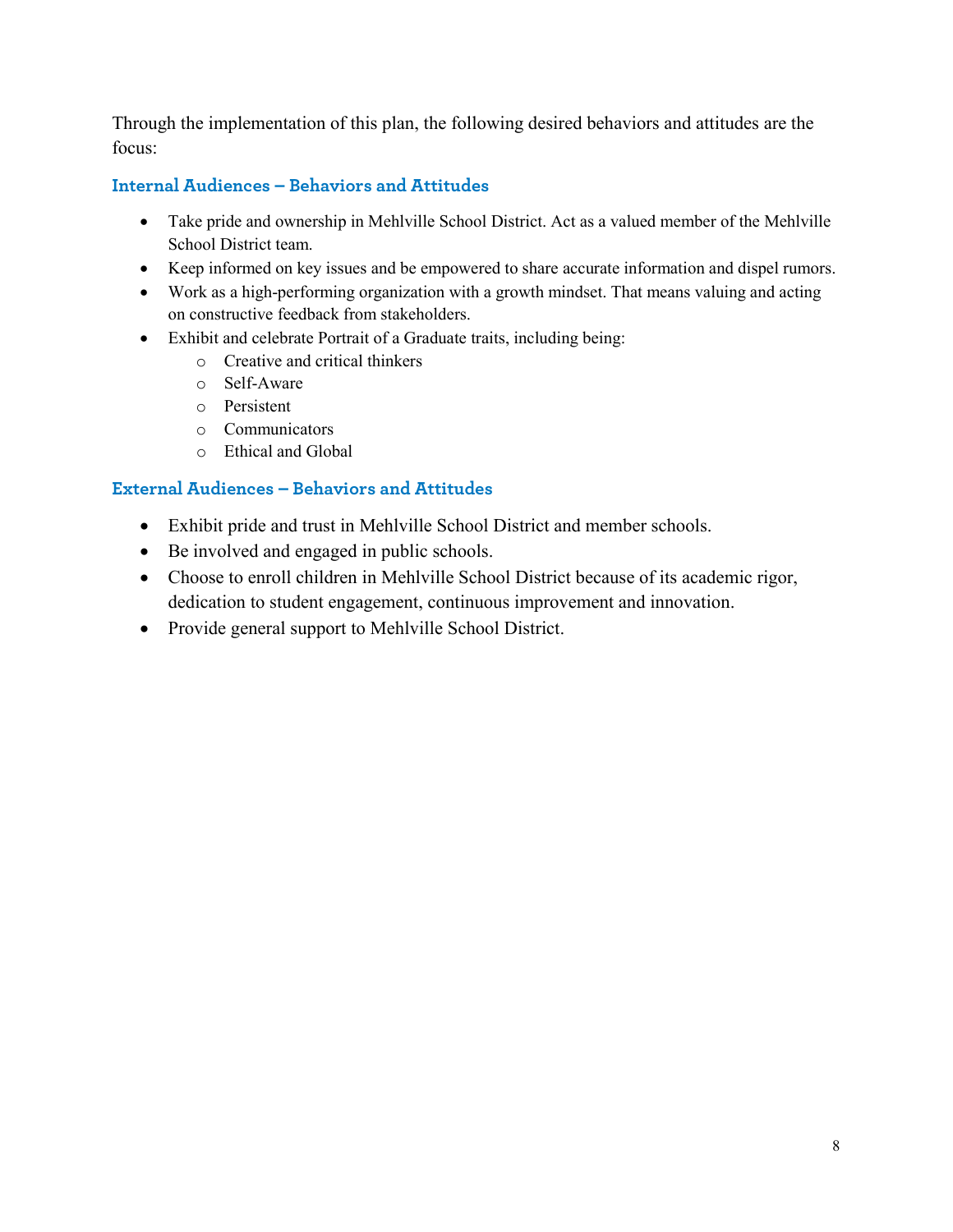## **Communication Channels**

The district has a variety of channels for distributing information to stakeholders. A multifaceted approach to overall communications helps ensure greater impact of messaging. These are the internal and external communication channels available to Mehlville School District along with the primary demographics for each.

| <b>Communication Channel</b>         | <b>Primary Demographics</b> |                           |                 |
|--------------------------------------|-----------------------------|---------------------------|-----------------|
| <b>Electronic Communications</b>     | <b>Internal</b>             | <b>Parents/Students</b>   | <b>External</b> |
| Board Notes (email subscription)     | X                           | X                         | X               |
| <b>Community Enrichment (email</b>   | X                           | X                         | X               |
| subscription)                        |                             |                           |                 |
| e-Messenger (monthly email           | X                           | X                         | X               |
| newsletter)                          |                             |                           |                 |
| <b>Employment Opportunity Alerts</b> | X                           |                           | X               |
| (email subscription)                 |                             |                           |                 |
| Facebook (Mehlville School           | $\overline{X}$              | X                         | X               |
| District)                            |                             |                           |                 |
| Google Calendars                     | X                           | X                         | X               |
| Google Classroom                     | X                           | X                         |                 |
| Google Forms                         | $\mathbf X$                 | X                         | X               |
| Instagram (@MehlvilleSD)             | $\mathbf X$                 | X                         | X               |
| LinkedIn                             | $\boldsymbol{\mathrm{X}}$   |                           | X               |
| Marquees                             | $\mathbf X$                 | X                         | X               |
| Mobile app                           | X                           | X                         | X               |
| Parent Portal/Tyler SIS              |                             | X                         |                 |
| <b>ParentSquare Notifications</b>    | X                           | X                         |                 |
| PeachJar eflyer distribution         | X                           | $\mathbf X$               |                 |
| School newsletters                   |                             | X                         |                 |
| School/teacher social media pages    |                             | X                         |                 |
| <b>Staff Notes email</b>             | X                           |                           |                 |
| <b>Survey Monkey</b>                 | $\mathbf X$                 | $\boldsymbol{X}$          |                 |
| ThoughtExchange                      | $\mathbf X$                 | $\mathbf X$               | X               |
| Twitter (@MehlvilleSD)               | $\boldsymbol{\mathrm{X}}$   | $\boldsymbol{\mathrm{X}}$ | X               |
| Website feedback forms               |                             |                           | X               |
| Website                              | X                           | X                         | X               |
| (mehlvilleschooldistrict.com)        |                             |                           |                 |
| Websites - Schools                   |                             | X                         | X               |
| YouTube                              | $\boldsymbol{\mathrm{X}}$   | $\mathbf X$               | $\mathbf X$     |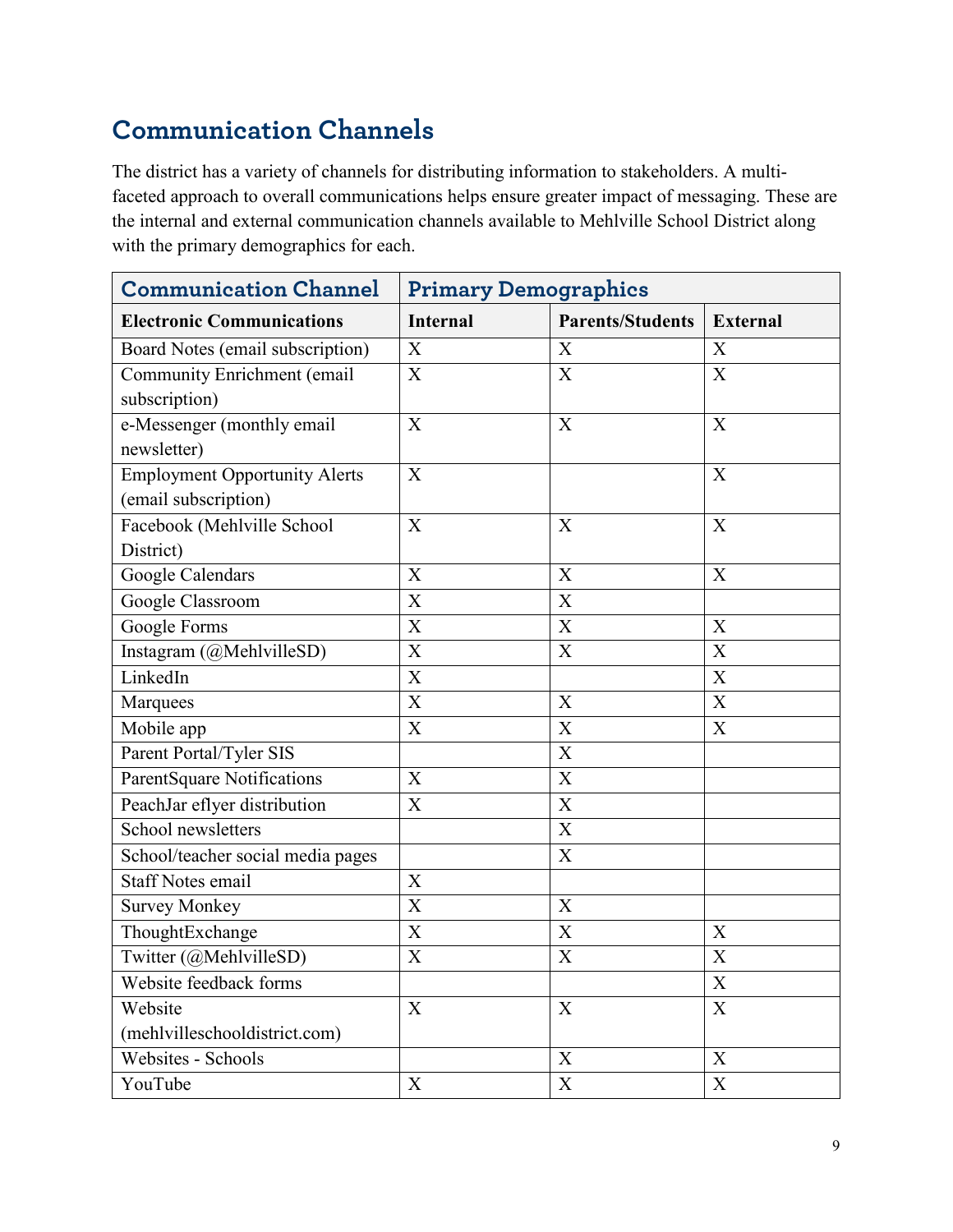| <b>Print Communications</b>         | <b>Internal</b>           | <b>Parents/Students</b> | <b>External</b>           |
|-------------------------------------|---------------------------|-------------------------|---------------------------|
| Mehlville Messenger                 | $\mathbf{X}$              | X                       | $\mathbf{X}$              |
| <b>Direct Mail Materials</b>        |                           | X                       | X                         |
| At a Glance Factsheet               |                           |                         | X                         |
| <b>Media</b>                        | <b>Internal</b>           | <b>Parents/Students</b> | <b>External</b>           |
| The Call Newspaper                  |                           | X                       | $\overline{X}$            |
| St. Louis Post-Dispatch             |                           | X                       | $\boldsymbol{\mathrm{X}}$ |
| Broadcast stations (KTVI, KMOV,     |                           | X                       | X                         |
| KSDK, KWMU, KMOX, etc.)             |                           |                         |                           |
| St. Louis magazines                 |                           |                         | $\mathbf X$               |
| Other news and community            |                           |                         | X                         |
| websites                            |                           |                         |                           |
| Community organization              |                           |                         | X                         |
| newsletters                         |                           |                         |                           |
| <b>Interpersonal Communications</b> | <b>Internal</b>           | <b>Parents/Students</b> | <b>External</b>           |
| <b>Board of Education Meetings</b>  | X                         | X                       | X                         |
| <b>Board Listening Sessions</b>     | X                         | X                       | X                         |
| Leadership team meetings            | $\boldsymbol{\mathrm{X}}$ |                         |                           |
| All Hands meetings                  | $\overline{X}$            |                         |                           |
| <b>Back to School Rally</b>         | X                         |                         |                           |
| Instructional leadership meetings   | $\overline{\text{X}}$     |                         |                           |
| Faculty meetings                    | X                         |                         |                           |
| $60+$ events                        |                           |                         | $\mathbf{X}$              |
| Staff recognition night             | X                         |                         |                           |
| President's Council meetings        |                           | X                       |                           |
| Chamber of Commerce and             |                           |                         | X                         |
| community organization meetings     |                           |                         |                           |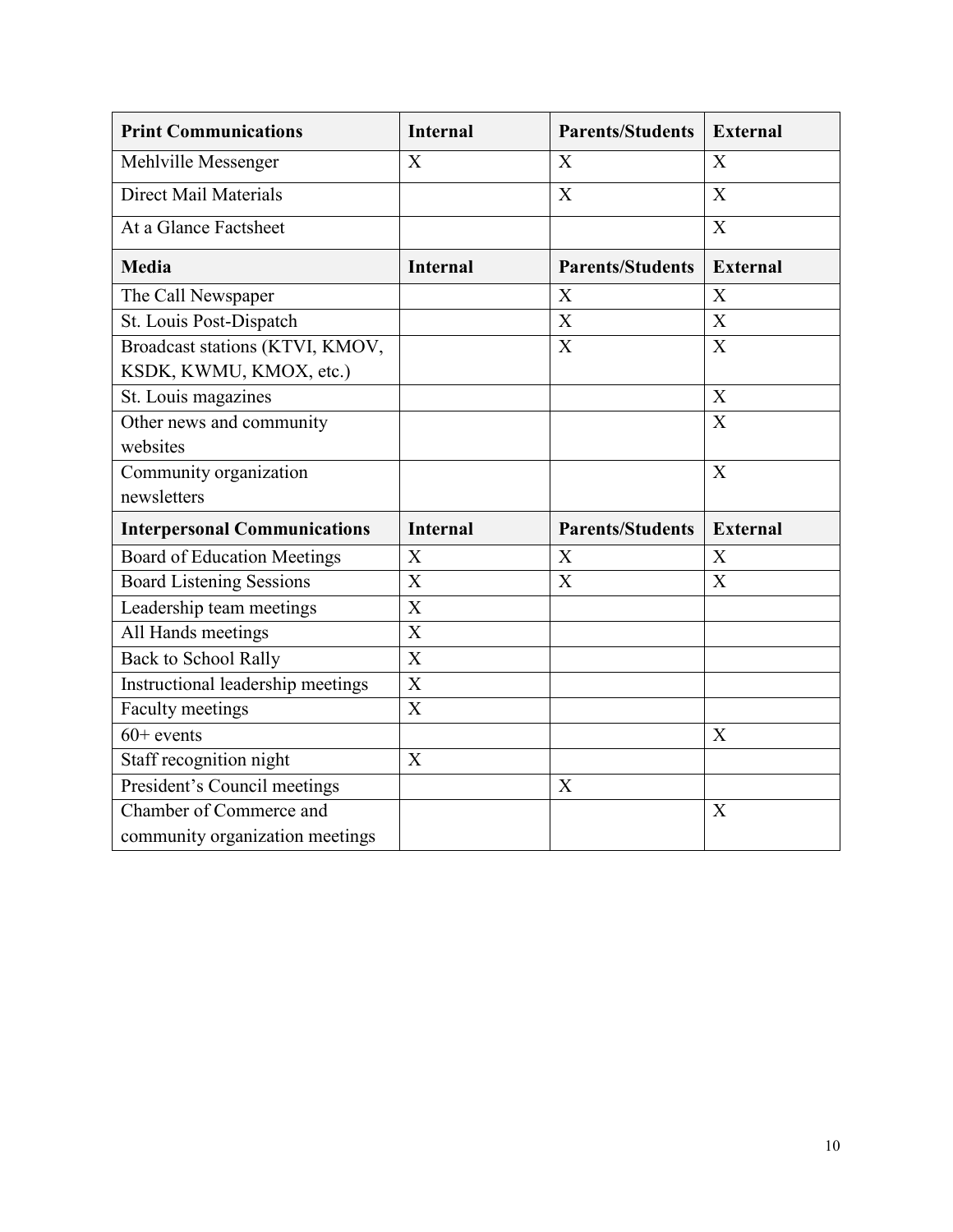**Communications Goal 1:** Develop and maintain positive, collaborative relationships with all stakeholders to strengthen support for Mehlville School District.

**District Alignment:** Portrait of a Graduate: Communicator; Policy: KB; Strategic Plan: Effective and Efficient, Personalized Student Preparation, Access and Opportunity

- Increase parent and community knowledge of Mehlville School District's mission, vision, strategic plan goals and strategies, financial status, programs and resource needs.
- Increase opportunities for systematic two-way communication with parents and community members.

| <b>Strategy</b>                         | <b>Audience</b> | Person              | Timeline |
|-----------------------------------------|-----------------|---------------------|----------|
|                                         |                 | Responsible         |          |
| Communicate key messages using a        | Parents         | Communications      | Ongoing  |
| variety of media, including but not     | Staff           | department          |          |
| limited to district and school          | <b>Students</b> |                     |          |
| websites, social media, e-mail, e-      | Community       | Supported by        |          |
| newsletters, news releases, print       |                 | district leadership |          |
| media and direct mail (Messenger).      |                 | and all district    |          |
|                                         |                 | staff               |          |
| Target key messaging around:            | Parents         | Communications      | Ongoing  |
| Student engagement,                     | <b>Staff</b>    | department          |          |
| particularly around                     | <b>Students</b> |                     |          |
| personalized learning                   | Community       | Supported by        |          |
| Access to academic                      |                 | district leadership |          |
| opportunities, and                      |                 | and all district    |          |
| celebrations of student                 |                 | staff               |          |
| achievement                             |                 |                     |          |
| Staff expertise related to<br>$\bullet$ |                 |                     |          |
| instruction and support of              |                 |                     |          |
| students                                |                 |                     |          |
| Stewardship of district<br>$\bullet$    |                 |                     |          |
| facilities and resources,               |                 |                     |          |
| particularly spending related           |                 |                     |          |
| to Prop S, Prop A and                   |                 |                     |          |
| ESSER.                                  |                 |                     |          |
| Safety improvements and                 |                 |                     |          |
| opportunities, including                |                 |                     |          |
| public health messages                  |                 |                     |          |
| related to COVID-19                     |                 |                     |          |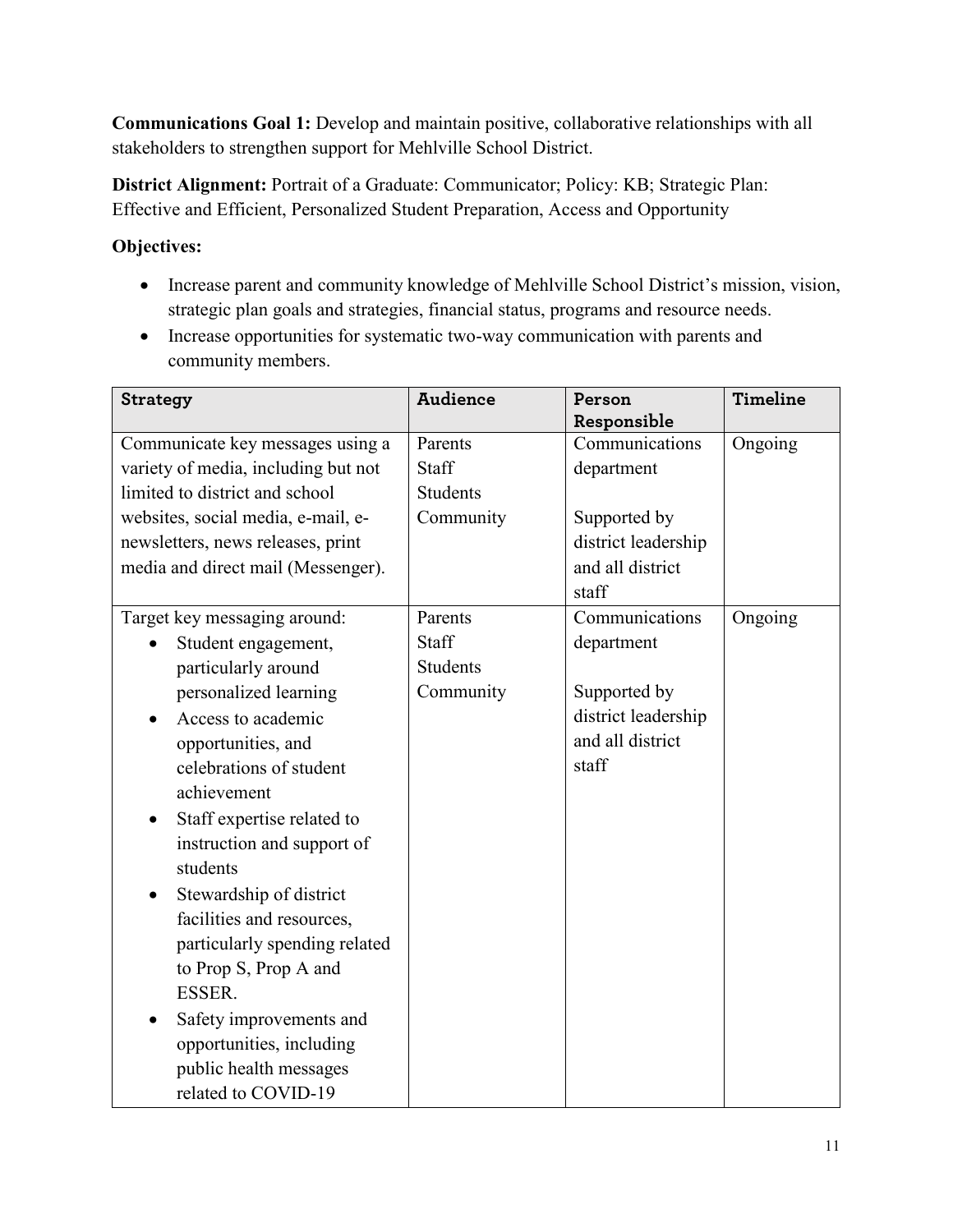| Portrait of a Graduate                 |           |                         |          |
|----------------------------------------|-----------|-------------------------|----------|
| Ensure district representatives are    | Community | Superintendent's        | Ongoing  |
| present at key community               |           | Cabinet members         |          |
| stakeholder group events, included     |           |                         |          |
| but not limited to Kiwanis,            |           |                         |          |
| Southwest Chamber of Commerce,         |           |                         |          |
| and other civic and community          |           |                         |          |
| organizations. Evaluate                |           |                         |          |
| organizations open to involvement      |           |                         |          |
| and partnerships.                      |           |                         |          |
| Gather community feedback via          | Community | Communications          | November |
| community phone survey every two       |           | Department              | 2022     |
| years. Share survey results with       |           |                         |          |
| community.                             |           |                         |          |
| Gather feedback via annual parent      | Parents   | Communications          | Ongoing  |
| survey using Thought Exchange,         |           | Department,             |          |
| Survey Monkey or Panorama; and         |           | principals, district    |          |
| via one-on-one conversations at        |           | leadership              |          |
| school events.                         |           |                         |          |
| Provide specific opportunities for     | Community | Communications          | Ongoing  |
| district residents without children in |           | Department              |          |
| our schools to engage with Mehlville   |           |                         |          |
| School District via:                   |           | Community               |          |
| Expanded 60+ events                    |           | Enrichment              |          |
| Community performances                 |           | Coordinator             |          |
| <b>Community Enrichment</b>            |           |                         |          |
| Use of facilities where                |           | Director of             |          |
| feasible.                              |           | College and             |          |
| Business partnerships                  |           | <b>Career Readiness</b> |          |
| Alumni events and                      |           |                         |          |
| recognition                            |           | Director of Fine        |          |
| Portrait of a Graduate                 |           | Arts                    |          |
| <b>Speakers Series</b>                 |           |                         |          |
| Consider establishing a new            | Community | Communications          |          |
| Mehlville School District foundation   | Alumni    | Department              |          |
|                                        |           |                         |          |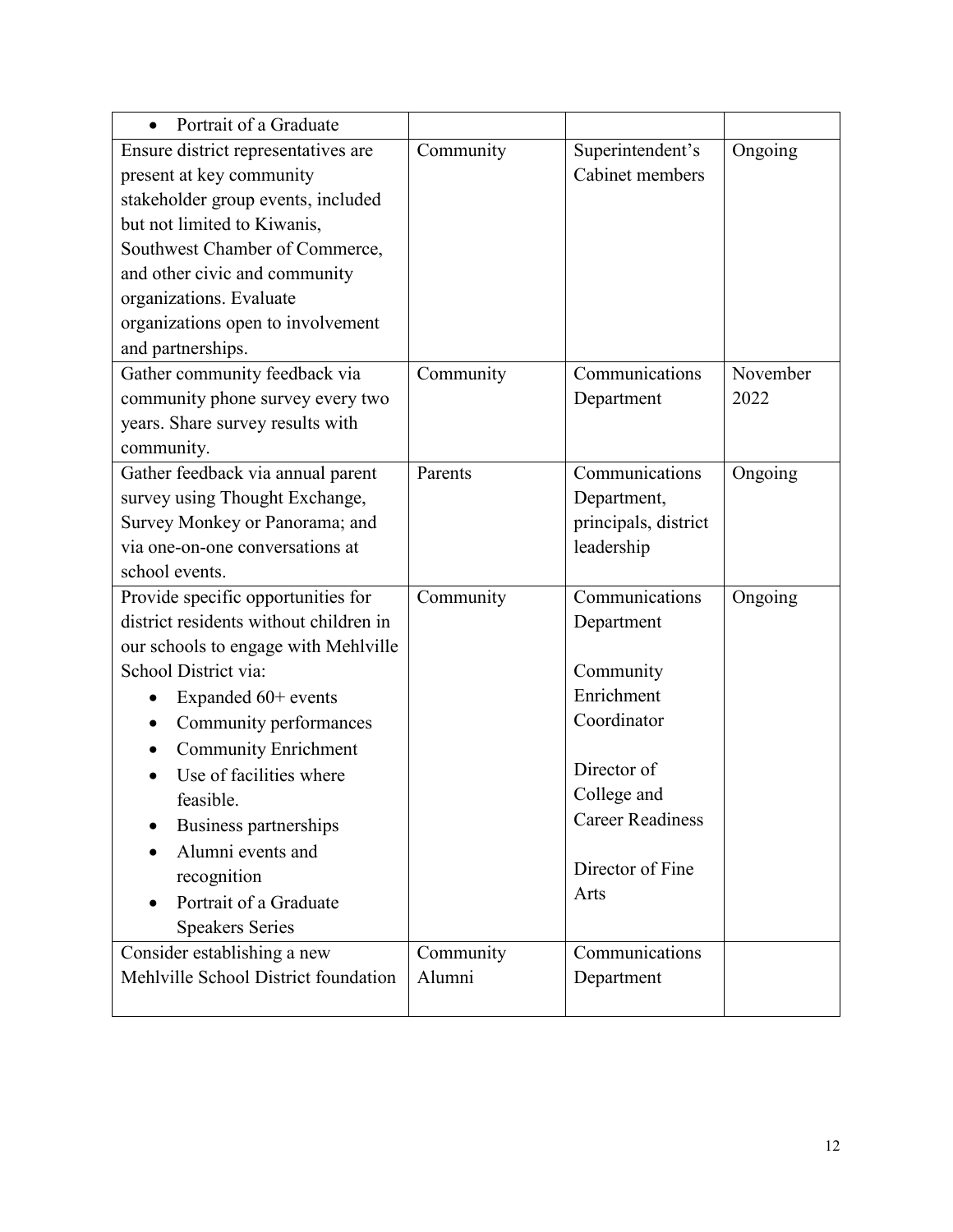| <b>Performance Indicator</b> | <b>Baseline</b>               | Goal                           |
|------------------------------|-------------------------------|--------------------------------|
| <b>Frequent Voter Survey</b> | 2020 Responses                | Maintenance Goal               |
| Question: Keeping the public | Very Satisfied = $47\%$       | Very Satisfied/Somewhat        |
| informed about important     | Somewhat Satisfied = $44\%$   | Satisfied $> 90\%$             |
| school district issues and   | Somewhat Dissatisfied = $6\%$ | Dissatisfied/Very Dissatisfied |
| policies                     | Very Dissatisfied = $3\%$     | $< 10\%$                       |
|                              |                               |                                |
| Participation in parent      | 2020 Responses                | Average response rate to       |
| surveys                      | Parent response rate to       | district and school surveys    |
|                              | communications survey: 17%    | (response/number of            |
|                              |                               | families): 20%                 |
| Attendance at $60+$ events   | January-December 2019         | January-December 2022          |
|                              | Unique RSVPs: 332             | Unique RSVPs: 400              |
|                              | Total RSVPs: 720              | Total RSVPs: 800               |
| District-initiated news      | FY21 initiated coverage: 131  | FY23 initiated coverage: 100   |
| coverage and positive news   | stories / 47% of coverage     | stories $/$ > 35% of coverage  |
| coverage                     |                               |                                |
|                              | FY21 positive stories: 216 /  | FY23 positive stories: $> 200$ |
|                              | 77% of coverage               | stories                        |
|                              |                               |                                |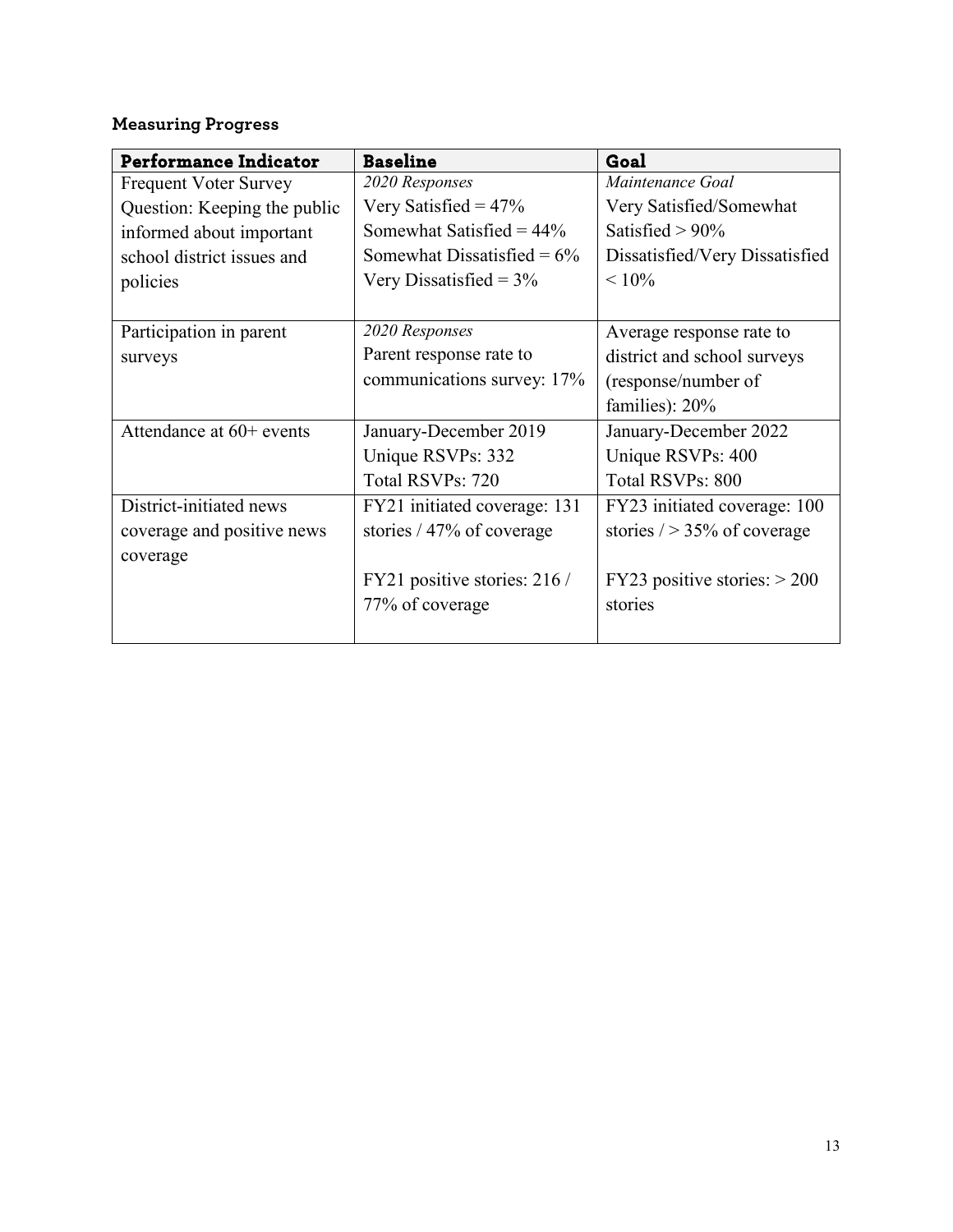**Communications Goal 2:** Refine and review use of digital communications tools to ensure they are used to maximum effectiveness, are streamlined and accessible for target audiences

**District Alignment:** Strategic Plan: Access and Opportunity; Portrait of a Graduate: Ethical and Global, Communicator

- Increase and maintain reach through digital media channels.
- Increase opportunities for two-way communication.
- Increase parent engagement and involvement.
- Increase parent and community knowledge of Mehlville School District's mission, goals, objectives and program.
- Increase accessibility of communications.

| <b>Strategy</b>                   | <b>Audience</b> | Person             | Timeline             |
|-----------------------------------|-----------------|--------------------|----------------------|
|                                   |                 | Responsible        |                      |
| Expand use of ParentSquare to     | Parents         | Communications     | 2021-2022:           |
| include classroom- and activity-  | <b>Students</b> | Department         | School and           |
| based communication.              |                 |                    | district             |
|                                   |                 | Principals         | communications       |
|                                   |                 |                    |                      |
|                                   |                 |                    | 2022-2023:           |
|                                   |                 |                    | Classroom and        |
|                                   |                 |                    | athletics/activities |
|                                   |                 |                    | communications       |
| Regularly review ParentSquare     | Parents         | Communications     | Quarterly reviews    |
| metrics to ensure parents can be  |                 | Department         |                      |
| contacted via the platform. Fix   |                 |                    |                      |
| outdated contacts.                |                 | Principals and     |                      |
|                                   |                 | school secretaries |                      |
| Continue to follow best practices | Parents         | Communications     | Ongoing              |
| that have resulted in expanded    | Prospective     | Department         |                      |
| reach and engagement in social    | Parents         |                    |                      |
| media.                            | Community       |                    |                      |
| Use invite feature on             |                 |                    |                      |
| Facebook posts with a large       |                 |                    |                      |
| number of likes to                |                 |                    |                      |
| encourage more page likes.        |                 |                    |                      |
| Use Instagram Stories.            |                 |                    |                      |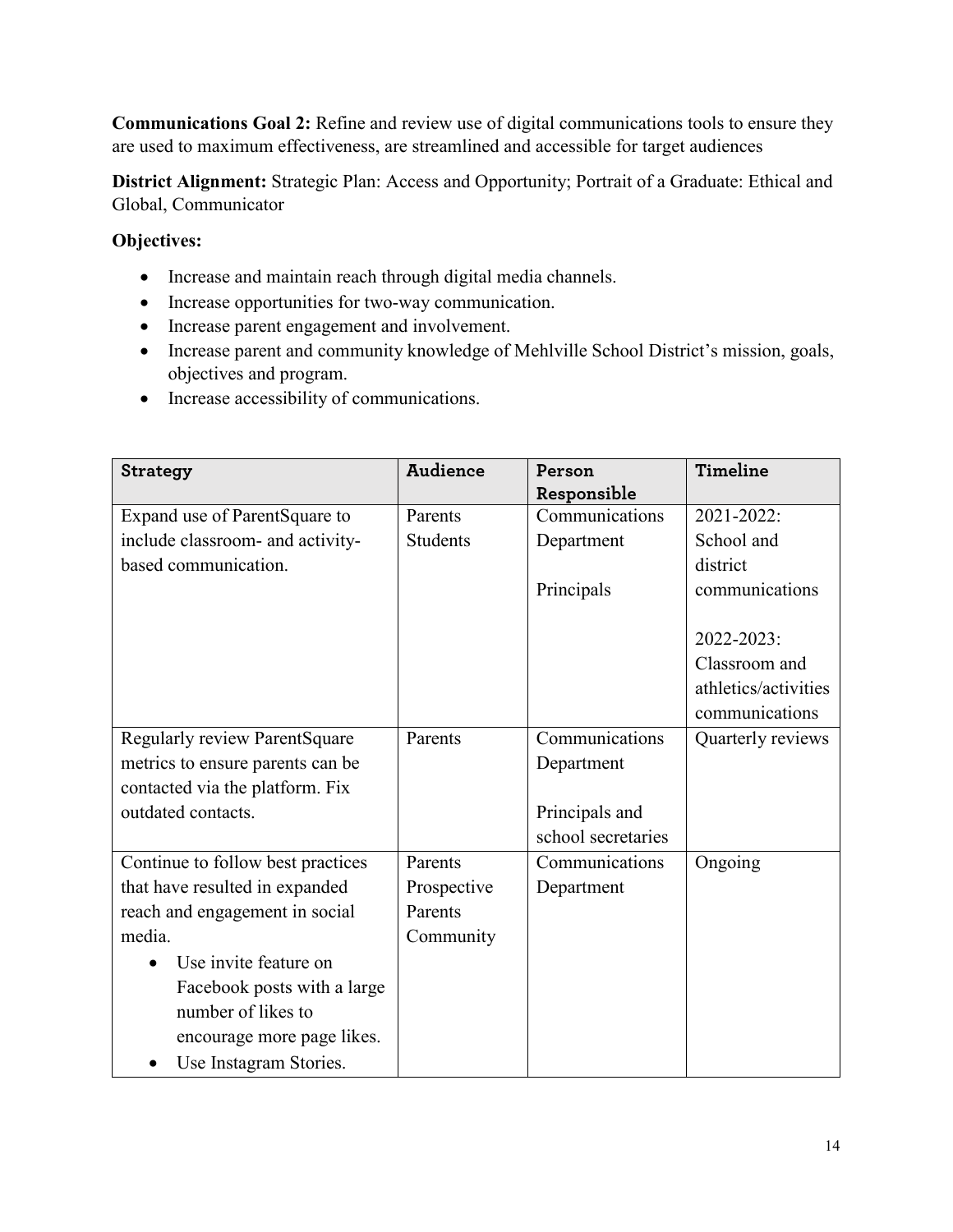| Use Facebook events for              |                 |                |                  |
|--------------------------------------|-----------------|----------------|------------------|
| Board of Education                   |                 |                |                  |
| meetings.                            |                 |                |                  |
| Promote subscriptions to e-          |                 |                |                  |
| Messenger, Board Notes,              |                 |                |                  |
| Community Enrichment and             |                 |                |                  |
| Employment Alerts.                   |                 |                |                  |
| Use alt-text or descriptions<br>٠    |                 |                |                  |
| for all photos shared on             |                 |                |                  |
| social media to allow for            |                 |                |                  |
| screen-reader use and                |                 |                |                  |
| translations.                        |                 |                |                  |
| Follow a regular schedule to review  | Parents         | Communications | Focus for 2022:  |
| district and school websites to      | <b>Students</b> | Department     | High School and  |
| ensure they contain accurate         | <b>Staff</b>    |                | Early Childhood  |
| information that is easy to find and | Community       |                | websites         |
| that is accessible.                  |                 |                |                  |
|                                      |                 |                | Focus for 2023:  |
|                                      |                 |                | District website |
| Communicate how we use different     | Parents         | Communications | Annually         |
| communications tools to deliver      | <b>Students</b> | Department     |                  |
| messages.                            | <b>Staff</b>    |                |                  |
|                                      | Community       |                |                  |
|                                      | Media           |                |                  |

| Performance Indicator              | Baseline (Sept. 15, 2021)    | Goal (June 1, 2023)         |
|------------------------------------|------------------------------|-----------------------------|
| Facebook followers                 | 10,578 followers             | 11,500 followers            |
| <b>Twitter followers</b>           | 3,069 followers              | 3,100 followers             |
| Instagram followers                | 2,605 followers              | 3,500 followers             |
| LinkedIn followers                 | 800 followers                | 850 followers               |
| e-Messenger subscribers            | 20,938 subscribers           | Maintenance Goal:           |
|                                    |                              | 20,000 subscribers          |
| ParentSquare Parent                | 13% of parents appreciate,   | 40% of parents interact via |
| Interaction                        | comment, completed a task in | ParentSquare                |
|                                    | ParentSquare                 |                             |
| <b>Website Accessibility Score</b> | 73.4%                        | 80%                         |
| (SiteImprove)                      |                              |                             |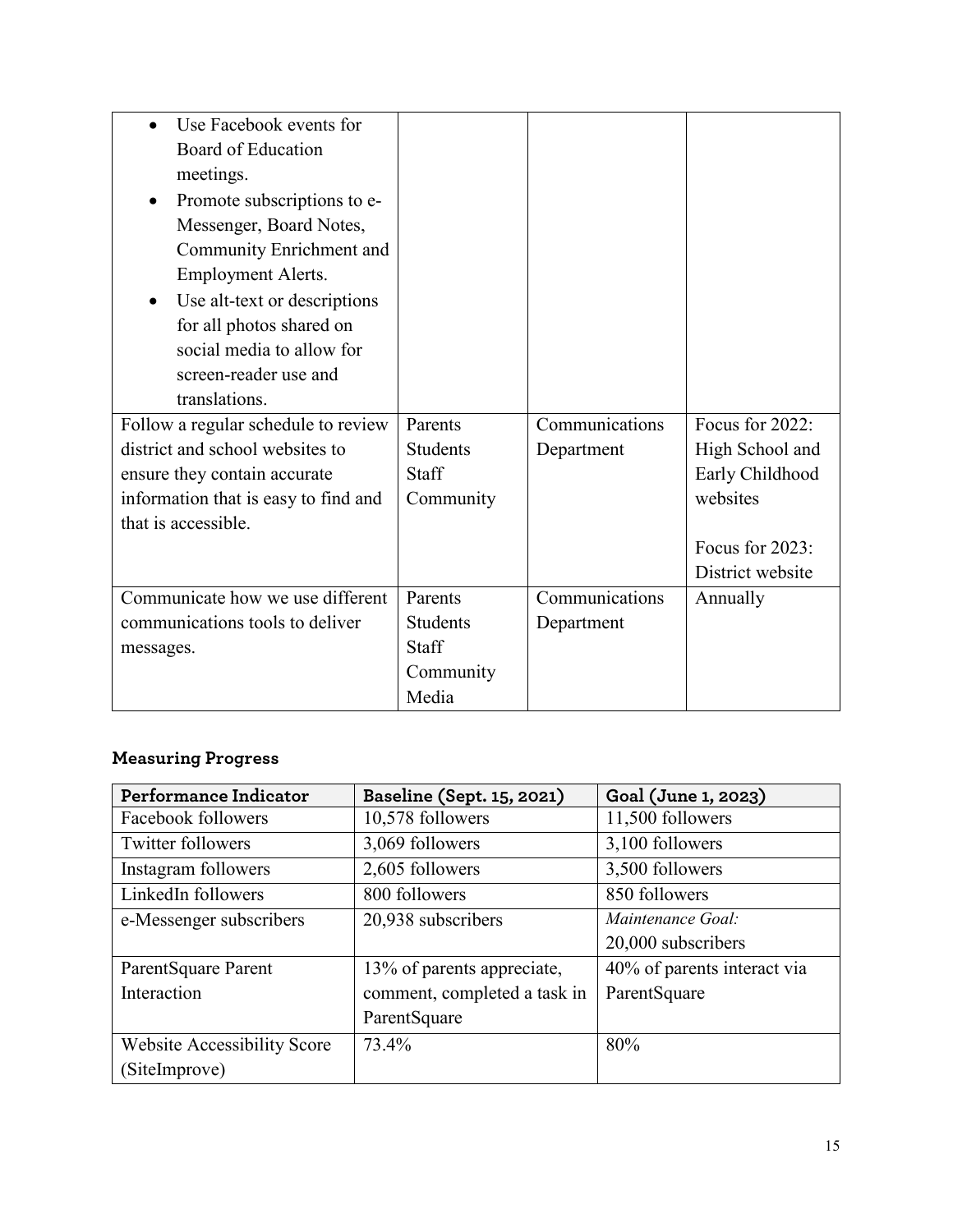**Communications Goal 3:** Establish effective employee communication programs to improve internal communication, employee sense of belonging, district climate and consistency of external messaging.

**District Alignment:** Strategic Plan: Employee Support, Effective and Efficient; Portrait of a Graduate: Communicator

- Provide opportunities for two-way communication and for staff to have input on decisions that affect them.
- Increase employees' awareness of Mehlville School District's mission, goals and programs, as well as their role as ambassadors for the district.
- Increase recognition of employees internally and externally for their accomplishments.
- Improve employee morale and trust in the district.

| <b>Strategy</b>                      | <b>Audience</b> | Person             | Timeline    |
|--------------------------------------|-----------------|--------------------|-------------|
|                                      |                 | Responsible        |             |
| Publish at least a monthly employee  | Staff           | Communications     | Ongoing     |
| newsletter via ParentSquare to       |                 | Department,        |             |
| improve accessibility and two-way    |                 | Department         |             |
| communication.                       |                 | <b>Directors</b>   |             |
| Collect feedback via an annual staff | <b>Staff</b>    | Communications     | Annually    |
| climate and communication survey     |                 | Department,        |             |
| and via Panorama.                    |                 | Assistant          |             |
|                                      |                 | Superintendent of  |             |
|                                      |                 | Schools, Executive |             |
|                                      |                 | Director – Student |             |
|                                      |                 | Services           |             |
| Recognize employees for 5, 10 and    | Staff           | Communications     | Each school |
| 15, 20, 25, 30, 35, 40 years of      |                 | Department,        | year        |
| service.                             |                 | Superintendent,    |             |
|                                      |                 | Assistant          |             |
|                                      |                 | Superintendents    |             |
| Meet with building staff at least    | Staff           | Superintendent     | Ongoing     |
| once a semester during faculty       |                 |                    |             |
| meetings. Ensure an agenda item      |                 |                    |             |
| includes gathering feedback.         |                 |                    |             |
| Support Human Resources with         | Staff           | Communications     | Ongoing     |
| employee recruitment to help ensure  |                 | and Human          |             |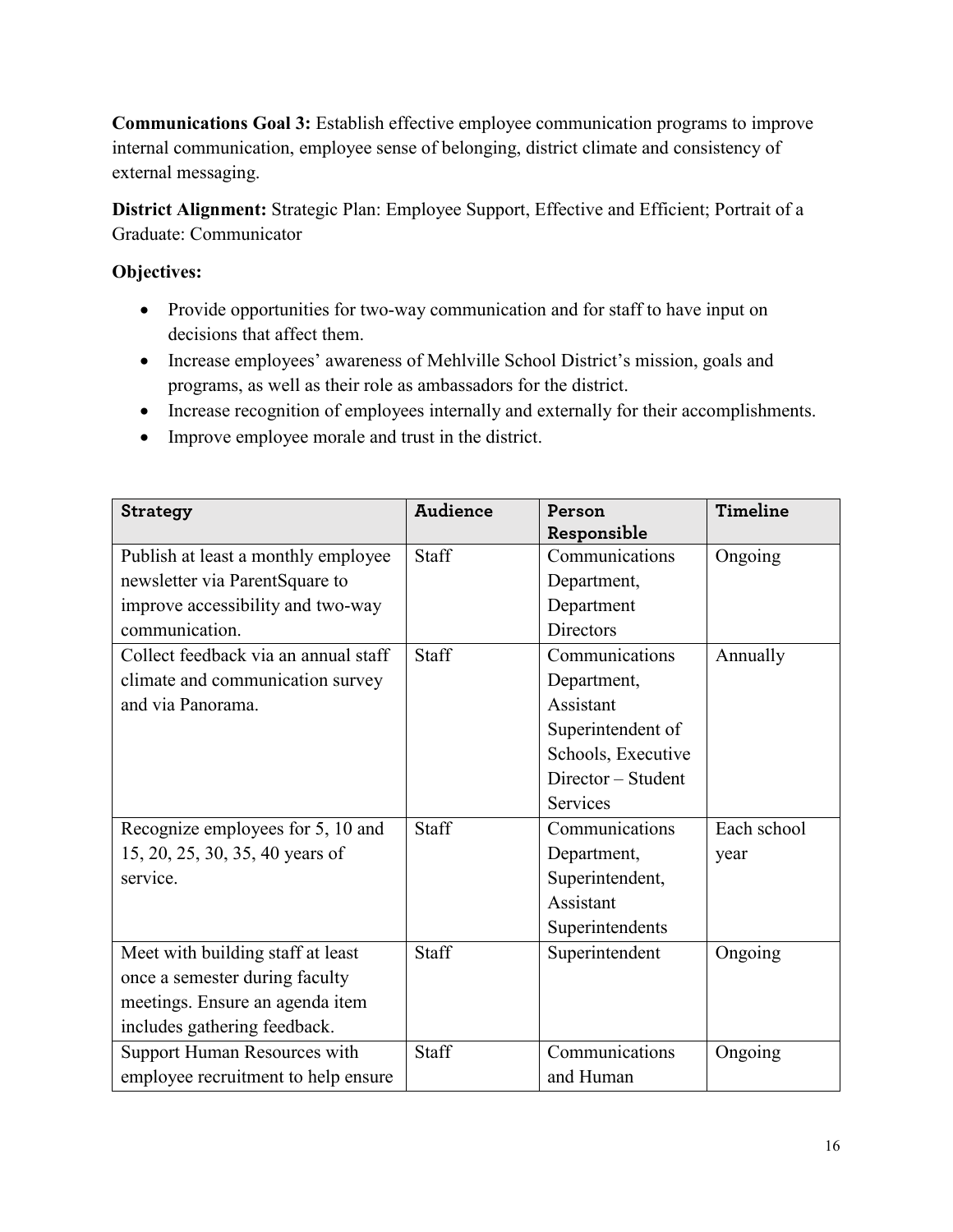| a qualified and diverse candidate      |                 | Resources            |             |
|----------------------------------------|-----------------|----------------------|-------------|
| pool                                   |                 | departments          |             |
| Highlight staff in newsletters and     | <b>Staff</b>    | Communications       | Ongoing     |
| media relations for their expertise    | Parents         | Department           |             |
| related to instruction and support of  | <b>Students</b> |                      |             |
| students.                              | Community       |                      |             |
| Provide staff with speaking points,    | Staff           | Communications       | Ongoing     |
| frequently asked questions, or other   |                 | Department           |             |
| information related to new             | Board of        |                      |             |
| initiatives, ballot measures and other | Education       |                      |             |
| situations as needed.                  |                 |                      |             |
| Plan a Back to School Rally to build   | Staff           | Communications       | August      |
| staff alignment around district goals, |                 | Department           |             |
| improve communication and foster       |                 |                      |             |
| relationships across campuses.         |                 | Curriculum           |             |
|                                        |                 | Department           |             |
|                                        |                 |                      |             |
|                                        |                 | Central Office Staff |             |
| Provide leadership staff with          | Administrators  | Communications       | Summer 2022 |
| professional development on media      |                 | Department           |             |
| relations.                             |                 |                      |             |
|                                        |                 | Curriculum           |             |
|                                        |                 | Department           |             |

| Performance Indicator          | <b>Baseline</b>              | Goal                         |
|--------------------------------|------------------------------|------------------------------|
| Results of staff climate       | Spring $2021$ :              | Spring 2023:                 |
| survey                         | "I feel like a valued member | "I feel like a valued member |
|                                | of our staff team."          | of our staff team."          |
|                                | Strongly Agree and Agree:    | Strongly Agree and Agree: >  |
|                                | 76.7%                        | 80%                          |
|                                |                              |                              |
|                                | "I enjoy coming to work."    | "I enjoy coming to work."    |
|                                | Strongly Agree and Agree:    | Strongly Agree and Agree: >  |
|                                | 81%                          | 85%                          |
| Consider Panorama staff data   |                              |                              |
| on adult sense of belonging as |                              |                              |
| a future performance           |                              |                              |
| indicator.                     |                              |                              |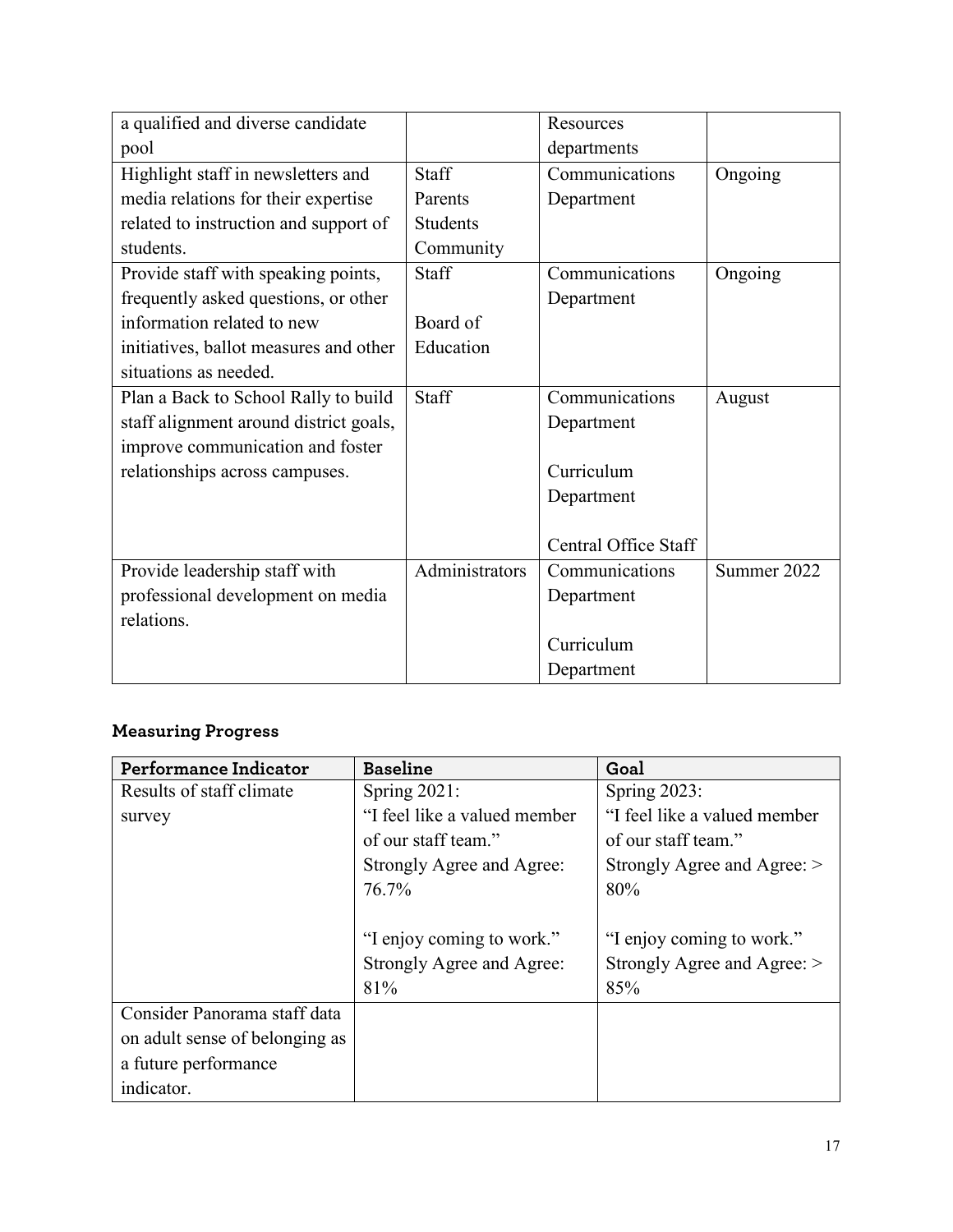**Communications Goal 4:** Achieve coordinated communication, both internally and externally, regarding safety issues and crisis management.

**District Alignment:** Strategic Plan: Safety, Employee Support, Effective & Efficient; Portrait of a Graduate: Communicator

- Counsel school principals and staff in managing crisis communication.
- Provide timely, accurate information to internal and external audiences.
- Work closely with the media to provide accurate, timely information.
- Serve as part of the district's Safety Assessment and Planning Committee.

| <b>Strategy</b>                         | <b>Audience</b> | Person<br>Responsible     | Timeline |
|-----------------------------------------|-----------------|---------------------------|----------|
| Ensure district and building crisis     | Crisis Response | Director of               | Ongoing  |
| plans include crisis communications     | Team            | Communications,           |          |
|                                         |                 |                           |          |
| component. Work with Safety             | Safety          | <b>Executive Director</b> |          |
| Committee to review building crisis     | Committee       | of Planning and           |          |
| plans.                                  | Administrators  | Development               |          |
| Maintain and update library of crisis   | Administrators  | Communications            | Ongoing  |
| letters and alerts, and checklists, for |                 | Department                |          |
| use in emergencies and for safety       |                 |                           |          |
| alerts                                  |                 |                           |          |
| Provide immediate and ongoing           | <b>Staff</b>    | Communications            | Ongoing  |
| counsel to principals, administrators   | Parents         | Department                |          |
| and other key staff during a crisis.    | Community       |                           |          |
| Manage all external                     |                 |                           |          |
| communications during a crisis with     |                 |                           |          |
| the goal of initial communication       |                 |                           |          |
| occurring within 15 minutes or any      |                 |                           |          |
| evacuations, lockouts or lockdowns.     |                 |                           |          |
| Continue participating in crisis        |                 | Communications            | Ongoing  |
| management/communication                |                 | Department                |          |
| training                                |                 |                           |          |
| Debrief with Crisis Response Team       |                 | Communications            | Ongoing  |
| following emergencies to develop        |                 | Department                |          |
| better responses and communication      |                 |                           |          |
| in the future                           |                 |                           |          |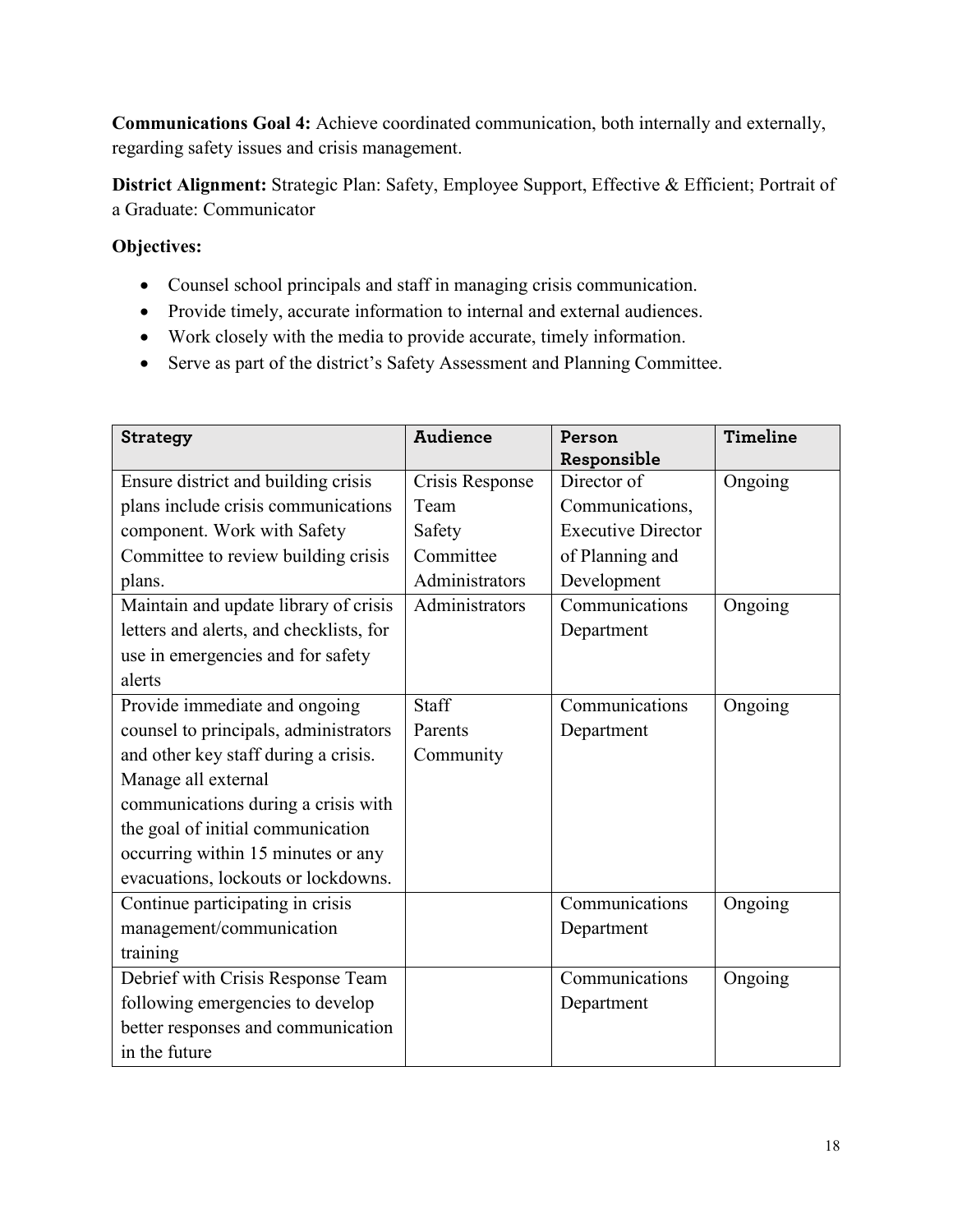| Performance Indicator          | <b>Baseline</b>               | Goal                           |
|--------------------------------|-------------------------------|--------------------------------|
| Results of parent              | December 2020                 | Maintenance Goal               |
| communication survey: How      | Very Good and Good: 92%       | Very Good and Good: $> 90\%$   |
| would you rate the district at |                               |                                |
| communicating emergency        |                               |                                |
| information?                   |                               |                                |
|                                |                               |                                |
| <b>Frequent Voter Survey</b>   | 2020 Responses                | Maintenance Goal               |
| Question: Overall satisfaction | Very Satisfied = $42\%$       | Very Satisfied/Somewhat        |
| with Mehlville School          | Somewhat Satisfied = $47\%$   | Satisfied $> 90\%$             |
| District                       | Somewhat Dissatisfied = $8\%$ | Dissatisfied/Very Dissatisfied |
|                                | Dissatisfied = $\%3$          | $< 10\%$                       |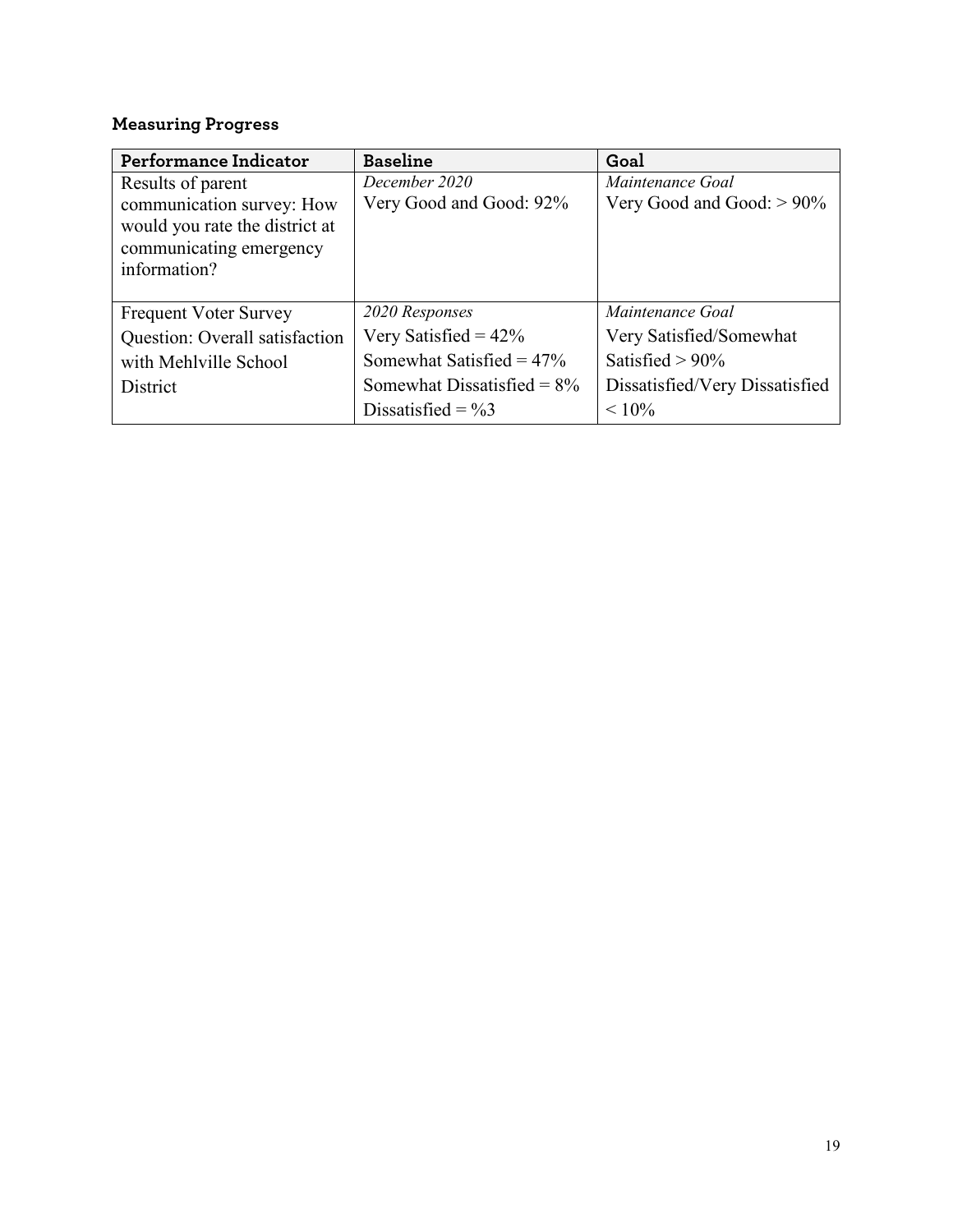**Communications Goal 5:** Be known as a destination school district specifically chosen by parents to educate their children.

**District Alignment:** Strategic Plan: Personalized Student Engagement, Effective & Efficient; Portrait of a Graduate: Communicator

- Attract new students.
- Ensure families with school-age children know the programs and services provided by Mehlville School District.

| <b>Strategy</b>                     | <b>Audience</b> | Person<br>Responsible | <b>Timeline</b>  |
|-------------------------------------|-----------------|-----------------------|------------------|
| Encourage authentic reviews and     | Prospective     | Communications        | Start May 2022   |
| social proof from families and      | Families        | Department            |                  |
| students through Niche, Great       |                 |                       |                  |
| Schools and Google                  |                 | Director of Career    |                  |
|                                     |                 | and College           |                  |
|                                     |                 | Readiness.            |                  |
| Seek opportunities to provide an    | Prospective     | Communications        | Start Fall 2022  |
| overview of our programs and        | Families        | Department            | before           |
| services in early childhood through |                 |                       | kindergarten     |
| $12th$ grade via special events for |                 | Curriculum            | registration and |
| young families and at transition    |                 | Department            | private high     |
| ages                                |                 |                       | school           |
|                                     |                 |                       | application      |
|                                     |                 |                       | deadlines        |
| Create district program look book   | <b>Students</b> | Communications        | Start Fall 2022  |
| and other collateral to share with  | Parents         | Department            |                  |
| current and prospective families to | Prospective     |                       |                  |
| boost interest in student pathways  | Families        | Curriculum            |                  |
| and district programs. Explore      |                 | Department            |                  |
| venues for distributing district    |                 |                       |                  |
| informational materials, including  |                 |                       |                  |
| during PAT events, at birthing      |                 |                       |                  |
| centers and doctors' offices,       |                 |                       |                  |
| school-based tours, Community       |                 |                       |                  |
| Learning Walks etc.                 |                 |                       |                  |
| Conduct quarterly Community         | Community       | Communications        | Start Fall 2022  |
| Learning Walks open to business     |                 | Department            |                  |